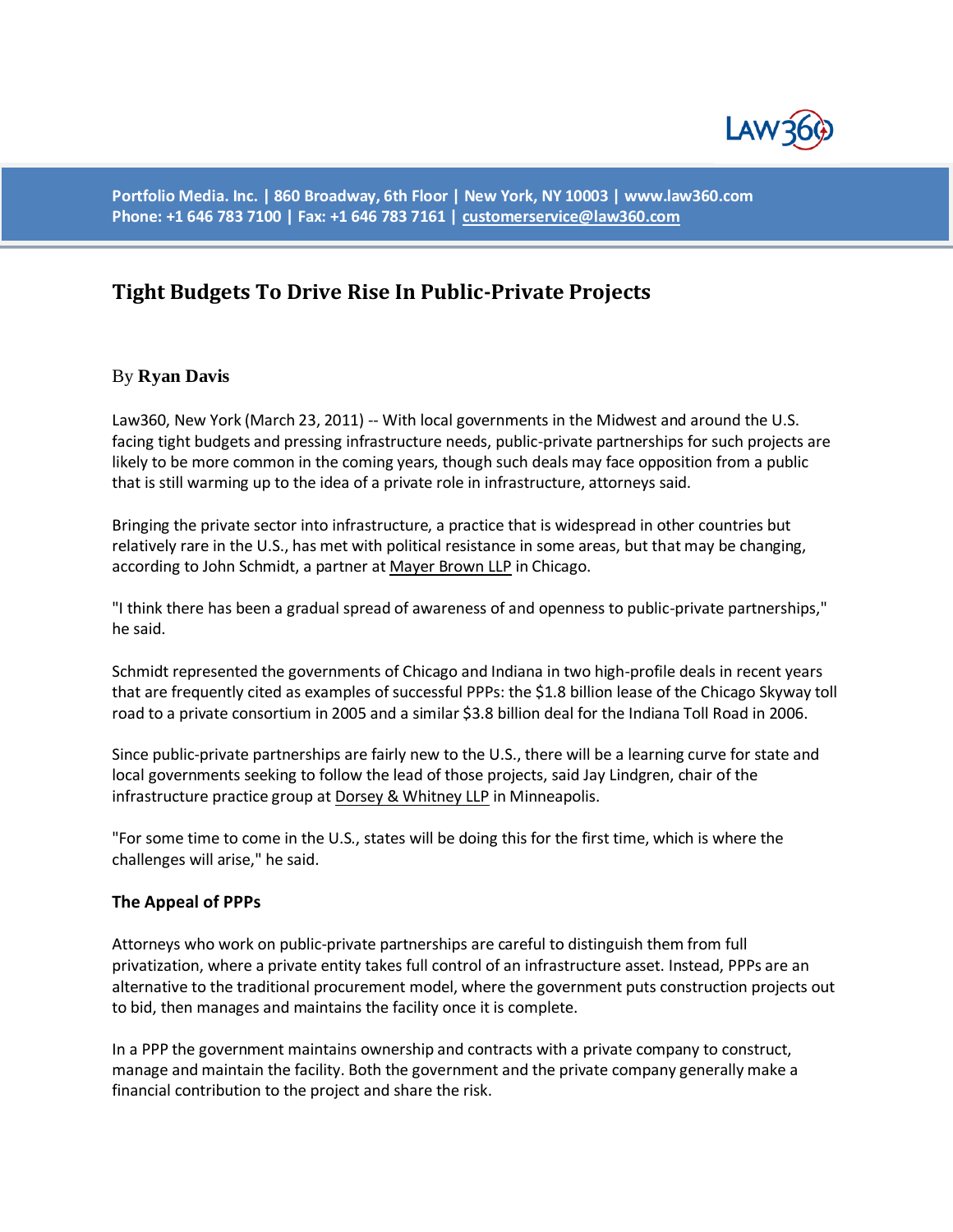Public-private partnerships for infrastructure projects have a definite financial appeal for cash-strapped governments, since they can result in needed improvements at a fraction of what it would cost the government to complete the project on its own. In addition, PPPs can make projects happen far more quickly than if the government had to wait the years it could take to secure funding.

However, since the general public is largely accustomed to governments running roads and bridges, it can be a challenge to generate support for bringing private companies into the equation, attorneys said. Some critics have raised concerns that public-private funding arrangements threaten to take control of the assets away from the public.

Nevertheless, the particularly bruising budget battles a number of states have seen this year could serve to increase the allure of PPPs moving forward, lawyers said. As Schmidt put it, "No government has any money to spend on anything."

Several public-private partnerships that are under way or in the negotiating stages around the country. Schmidt is representing Chicago in a proposed arrangement with a private company to run the city's Midway Airport, while Florida is in the process of a \$1.8 billion rebuilding project for Interstate 595 in partnership with a Spanish company.

In February, Ohio Gov. John Kasich said he planned to find a private company interested in leasing the state's turnpike, and hopes that such a deal could bring in more than \$3 billion.

Not every project is suitable for a public-private partnership, and state and local governments considering PPPs must ensure that what they have in mind is suited to the approach. Partnerships typically don't make sense for smaller projects or those where the plan is not sufficiently welldeveloped, said Fredric Kessler, a partner at Nossaman LLP in Los Angeles.

"Public-private partnerships are not a complete panacea to the problem of insufficient government funds," he said. "They almost always require some public funds, but they may require much less money than the traditional model if they are structured properly."

## **Legislative Hurdles**

The first obstacle in putting together a public-private partnership is often the fact that state laws need to be changed to make them happen. Many states have laws on the books that only allow governments to be in charge of infrastructure, and in those cases legislation needs to be passed to specifically allow PPPs.

According to the U.S. Department of Transportation, about half of U.S. states have passed such legislation, and bills are currently pending in several other states.

In the 1990s, when legislatures first began introducing PPP laws, many were limited to allowing a specific pilot project. In recent years, however, more states have been introducing and passing bills that give government agencies widespread authority to enter into PPPs, Lindgren said.

"There may be a trend toward broader legislation," he said.

For instance, a Pennsylvania bill that Lindgren said provides sweeping authority for PPPs in the state cleared a key hurdle when it was approved by a subcommittee in early March.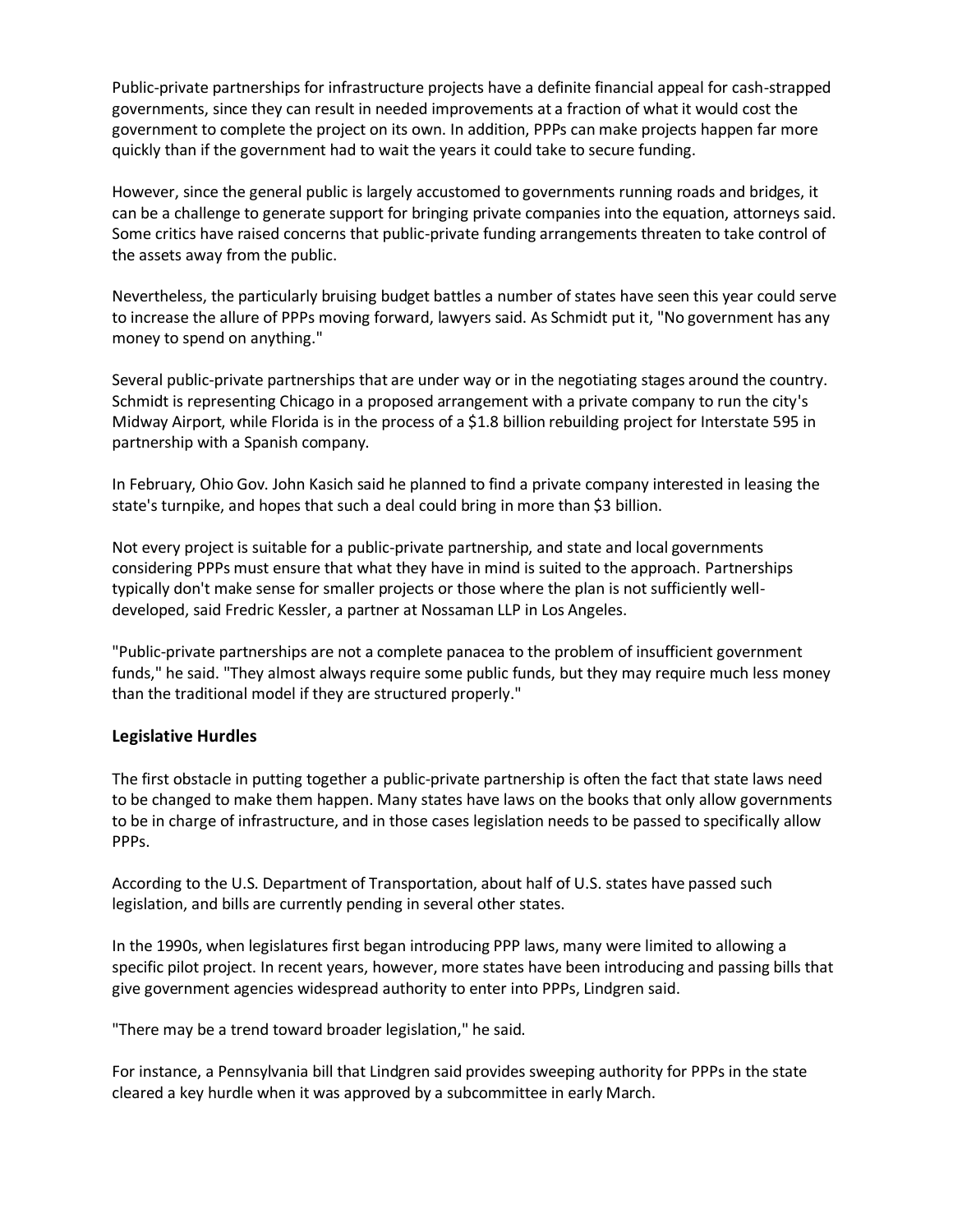"The fact that infrastructure is so diffuse and localized is the single biggest factor" in putting the deals together, Schmidt said. "You have to work through these issues state by state. The state-by-state battle has been fought successfully, but it takes time."

### **Political Backlash**

Once a state has granted the authority for a project, the projects themselves frequently become controversial, with concerns raised about putting public assets in private hands and the impact on employees and residents.

"Politics always surrounds these projects. I've not been involved in any project without significant opposition," Kessler said.

Kessler worked on a PPP to privately develop and operate the Tacoma Narrows Bridge in Washington, which faced eight lawsuits before it was completed in 2007, and a plan for a monorail in Seattle that was scrapped after voters rejected it.

In a 2009 research paper warning of the risks of PPPs for toll roads, the U.S. Public Interest Research Group argued that such deals should be approached with great caution and warned that short-term benefits are unlikely to outweigh long-term costs.

"By privatizing roadways, officials hand over significant control over regional transportation policy to individuals who are accountable to their shareholders rather than the public," the group said.

Kessler and other PPP attorneys dismiss such fears as overblown. Much of the work lawyers do structuring the deals is intended to ensure that the government retains oversight of the facility and that the private operator is contractually obligated to keep it in a good state of repair, they said.

Despite the claims of some opponents, public-private partnerships are not subject to any less stringent labor or environmental laws than their public counterparts, Kessler said.

"It's a constant battle to address these kinds of issues and educate people," he said. "But some people don't want to be educated."

It's not only the general public that needs to be convinced of the value of a PPP, lawyers said. Opposition can often come from the state agencies that currently manage the facilities, as in Pennsylvania, where a planned lease of the state's turnpike was scuttled amid opposition by the state Turnpike Commission.

Since those agencies "have control over the facilities, they have to be convinced that it makes sense," Schmidt said.

A major part of structuring public-private infrastructure deals is addressing public concerns, Schmidt said. Since any suggestion that the deal is not on the level will generate opposition, "total transparency and complete professionalism are very important," he said.

In addition, he said, leadership and support from political officials is crucial to seeing the deals through.